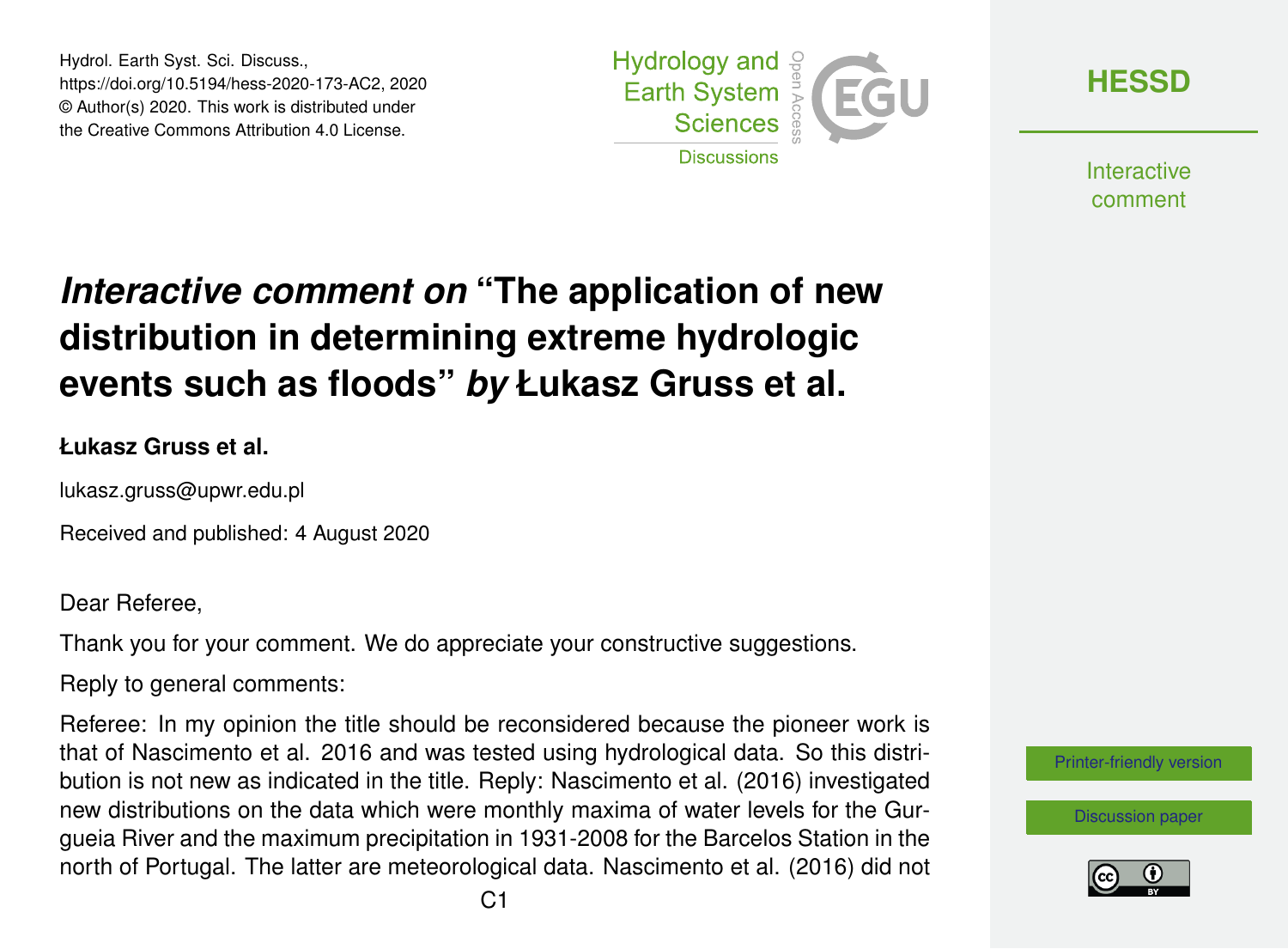investigate the new distributions using data such as the maximum annual flows or daily flows. It should be noted that in flood frequency analysis flows are the most often used data. Flows were used by various researchers quoted in our article, including Abida and Ellouze (2008), Alila and Mtiraoui (2002), Bačová-Mitková and Onderka (2010), Beskow et al. (2015), Bezak et al. (2014), Cassalho et al. (2018), Escalante-Sandoval (2007), Gharib et al. (2017), Gruss et al. (2019), Gvoždíková and Müller (2017), Haktanir (1991), Holicky and Sykora (2010), Hosking et al. (1985), Kidson and Richards (2005), Kundzewicz et al. (1999), Kundzewicz et al. (2005), Lang et al. (1999), Langbein (1949), Madsen et al. (1997), Mamman et al. (2017), Rahman et al. (2015), Stojković et al. (2017), Szulczewski and Jakubowski (2018), Yadav (1998). This kind of research was carried out by Nascimento et al. (2016) for other parameters only partially. Therefore, we cannot agree with Referee's suggestion that the title should be changed. We are the first to test the new distribution using hydrological data which are flows. Therefore, we propose to maintain the current title of our article: "The application of new distribution in determining extreme hydrologic events such as floods".

Referee: The introduction is too large and does not focus on the problem: application of the 4 parameter distribution using two sampling methods. The new in this paper is the use of mixed (extended) distributions. Unfortunately, the goal or the idea behind mixing is not outlined. For example, it is the case when the origin of maximum floods can be different from year (event) to year (event). So the physical meaning behind mixing is not noticed in the beginning of the paper (as in line 85). However this is the spirit of the work of Szulczewski and Jakubowski, 2018). Extended distributions would be a key word, because it was presented in this manner in the principal reference used (Nascimento et al. 2016). A section on model comparison is missed. Because authors compare 3 parameter distributions to 4 parameter, specific criteria should be adopted such as BIC and AIC. Reply: In our opinion, our introduction does not differ substantially from standard introductions in other articles of this kind. It contains key elements that introduce our research, such as: - The importance of using maximum observed flows to calculate the exceedance probability. The introduction also justifies **[HESSD](https://hess.copernicus.org/preprints/)**

Interactive comment

[Printer-friendly version](https://hess.copernicus.org/preprints/hess-2020-173/hess-2020-173-AC2-print.pdf)

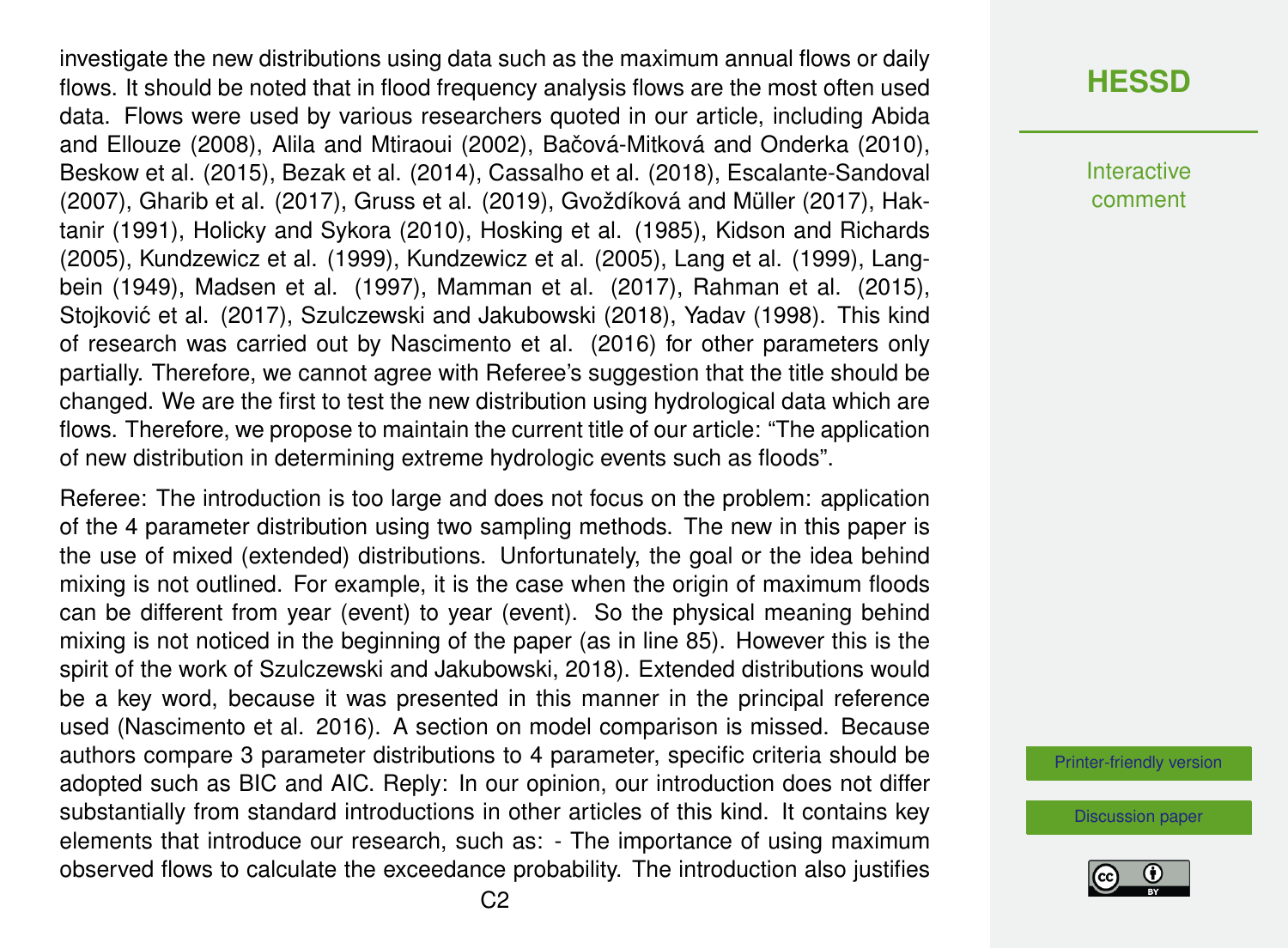the selection of water gauge stations for hydrological analysis. - Presentation of the applied Flood Frequency Analysis (FFA) methods such as the Annual Maximum (AM) and the Peaks Over Threshold (POT) and the distributions studied in the world, along with the methods of estimating distribution parameters. - Moreover, the problem of genetic heterogeneity as well as statistical heterogeneity that each researcher encounters when using long observation series to analyze the distributions was discussed. - The introduction justifies the selection of 3-parameter distributions for our research. - The results of the research on mixed distributions were presented, as well as the research on new distributions carried out by Nascimento et al. (2016). We cannot agree with the Referee that the novelty of the article is the study of mixed distributions (as claimed by the Referee). For us, the comparison the new GGEV distribution and the 3-parameter distributions is new. Similarly, the aim of our study, stated by us in the article, is different from that mentioned by the Referee. Please note that the new GGEV distribution has 4 parameters. The first three of them appear in the GEV distribution: location, scale and shape, while the fourth parameter is an additional shape parameter. As a result, these 4 parameters shape the values determined by the GGEV distribution. On the other hand, the mixed distribution consisting of two distributions, e.g. the mixture of gamma and GEV presented by Szulczewski and Jakubowski (2018), include all the parameters from these two mixture components. In this case, 6 parameters. In our opinion, the GGEV distribution studied by us is preferred than a mixed distribution consisting of two or more distributions, because the estimation of its parameters is easier. According to Otiniano et al. (2019), extensions such as the dual gamma GEV distribution (GGEV), the exponentiated GEV distribution (EGEV), the transmuted GEV (TGEV) distribution and the q-GEV could constitute a new distribution class. In what regards the Referee's comment on adding a chapter on the comparison of models using the AIC and BIC criteria, we have to say that this would mean a significant expansion of this already extensive article. But at the same time we would like to point out that our goal was to find out which distributions, in which method (AM or POT) and with which method of estimation are best fitted to empirical data. It was not our goal to com-

#### **[HESSD](https://hess.copernicus.org/preprints/)**

Interactive comment

[Printer-friendly version](https://hess.copernicus.org/preprints/hess-2020-173/hess-2020-173-AC2-print.pdf)

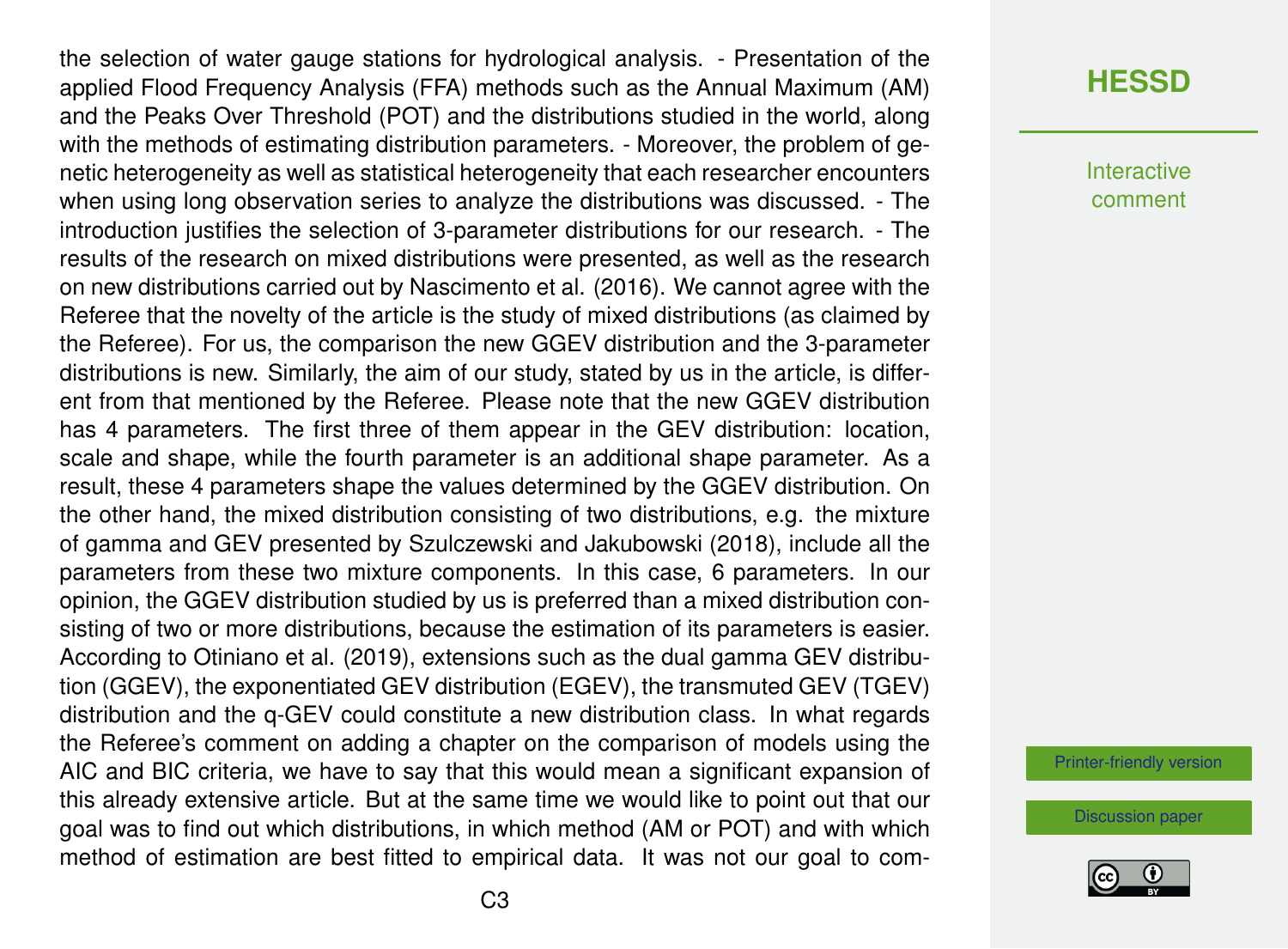pare the distributions with each other. We used the following tests: the Chi-squared  $(\chi 2)$ , the Kolmogorov-Smirnov (K-S) and the Mean Absolute Relative Error (MARE). Our choice was not accidental because we discussed our results with other authors, including Beskow et al. (2015), Cassalho et al. (2018), Escalante-Sandoval (2007), Haktanir (1991), Mamman et al. (2017), Szulczewski and Jakubowski (2018), Zhang (2007). Our methods were the same or similar to those used by these authors. In our opinion, the comparison of models using the AIC and BIC tests could be presented in a separate, follow-up article.

Our answers to specific remarks:

Referee: Abstract line 13 : it is not clear that authors discussed the parameter accuracy, later in this paper. Reply: We thank the Referee for pointing this out. We mentioned this issue in the abstract, but we should also indicate it in the introduction at the end of line 144. We hinted that in order to use a mixed distribution, many parameters should be estimated. For example, six parameters can be difficult to estimate. We mentioned that this was a disadvantage of mixed distributions, in which the mixture components are two or more distributions. Szulczewski and Jakubowski (2018) discuss the difficulties in estimating the parameters of such mixed distributions as follows: "In the case of the MIX distribution, it is much more difficult to work with the doubled number of parameters in trying to fit the mixture distribution." Also, Vaidyanathan and Lakshmi (2016) report it as follows: "However, computing time taken by the proposed method to obtain estimates is more owing to the fact that it searches the parameter space separately for each component."

Referee: Line 82 Pearson type III is 3 parameters. Its special case with 2 parameters is Gamma. Should be reformulated Reply: We would like to thank the Author of the comment for pointing this out. There is an error in line 83: instead of Pearson type III (2P3) we actually meant log-Pearson type III (LP3). In fact, we only quoted Holick $\tilde{A}_1$ and S $\tilde{A}$ <sub>i</sub>kora (2010) to have studied these distributions. Their conclusions show that distributions such as log-Pearson III Type and Log-Normal are appropriate for the ob**[HESSD](https://hess.copernicus.org/preprints/)**

**Interactive** comment

[Printer-friendly version](https://hess.copernicus.org/preprints/hess-2020-173/hess-2020-173-AC2-print.pdf)

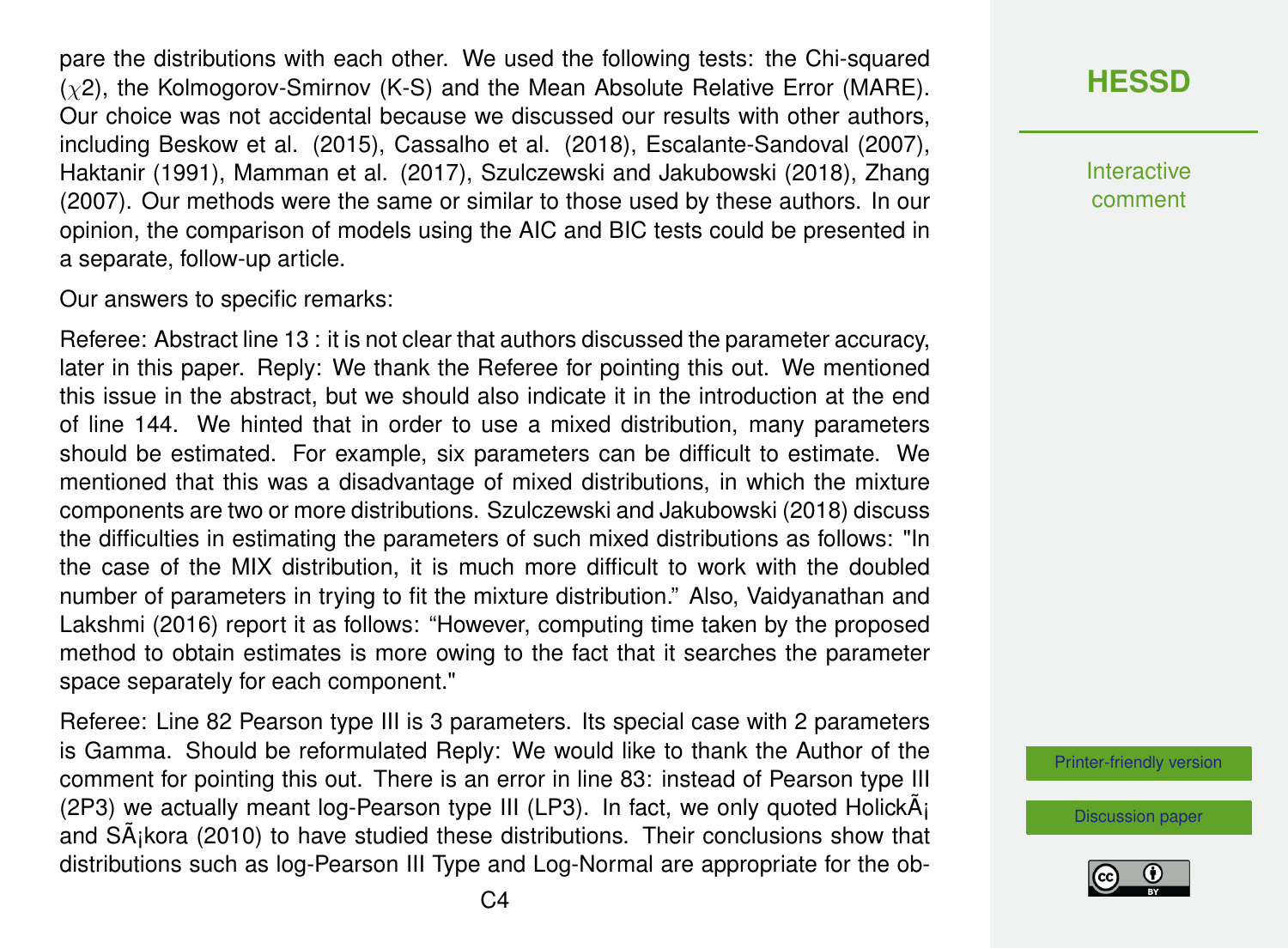servation series used.

Referee: Line 129 the term genetic is not clear here. Why this word? Authors may speak of flood generating processes. Reply: We thank the Referee for drawing our attention to the formulation of the problem of genetic heterogeneity. In this paragraph, we wanted to emphasize the problem of the emergence of genetic heterogeneity as well as statistical heterogeneity encountered by the researcher when using long observational series to analyze the distributions.

Referee: Line145 The 3 new distributions (The Dual Gamma Generalized Extreme Value Distribu-tion (GGEV), the Exponentiated Generalized Extreme Value Distribution (EGEV)) were presented in a certain context (See Nascimento et al. 2016 "In recent years, several common distributions have been generalized via exponentiation. Let G(x) be the cdf of any continuous baseline distribution..." and Eq. 4. This context should be recalled here. Otherwise the reader who does not know the work of Nascimento et al. and other similar works about extended distributions will not understand to general motivation of these "new" distributions Reply: We indicated that Nascimento et al. (2016) investigated 3 new distributions. However, they showed that the GGEV distribution gave the best results. Therefore, we decided to test it. In the methodology, we showed the formula for the probability density function.

Referee: Lines 153 to 161 should be reformulated in order to define the objectives and the next sections of the paper Reply: We propose to keep these lines as they are. In our opinion, goals have been defined and hypotheses have been set.

Referee: Line 160 why this hypothesis of the"best"? Authors may just say that they study the adequacy of GGEV Reply: When comparing the distributions with each other, authors such as Beskow et al. (2015), Cassalho et al. (2018), Haktanir (1991), Mamman et al. (2017), Szulczewski and Jakubowski (2018) used various tests of best fit. As the tests of the best fit, we also used the Chi-squared  $(\chi^2)$ , the Kolmogorov-Smirnov (K-S) and the Mean Absolute Relative Error (MARE). This allowed us to verify our hy-

## **[HESSD](https://hess.copernicus.org/preprints/)**

**Interactive** comment

[Printer-friendly version](https://hess.copernicus.org/preprints/hess-2020-173/hess-2020-173-AC2-print.pdf)

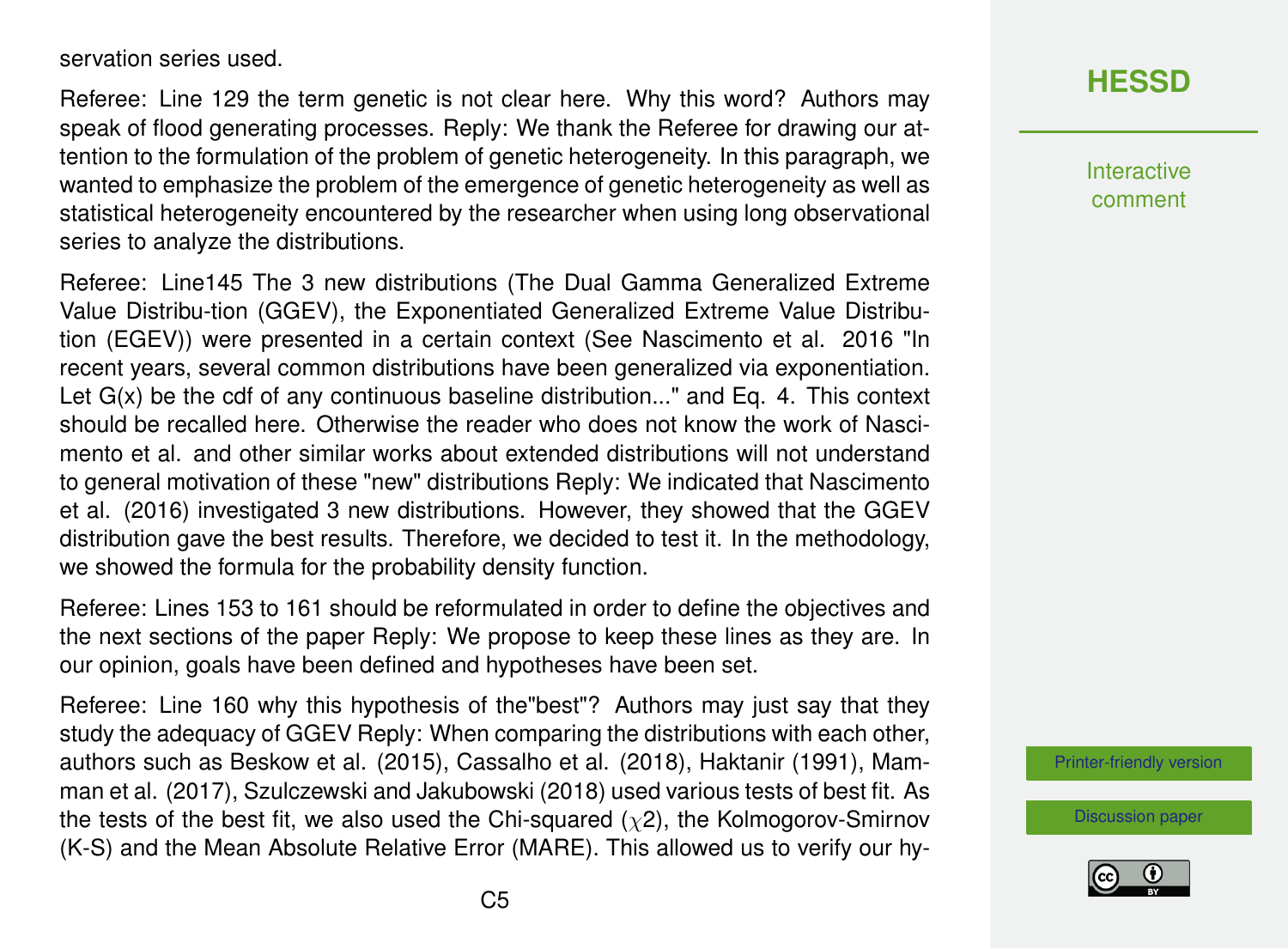pothesis that the GGEV distribution is the best-fitted distribution for the samples in the Upper Odra basin.

Referee: Line 169 what do authors mean by profil? water level? Reply: It is not water level. We mean the cross section of the river where the gauge station is located. The Referee is right. We should simplify it to: "The analyzed water gauge is located at km 18.43 of its course".

Referee: Line 172 is below meaning downstream? Reply: That's exactly what we meant. Thank you for pointing this out. We will rephrase it to: "One of the gauge stations (Turawa profile) is downstream of this reservoir".

Referee: Line 173upstream is more adequate than below Reply: We agree with the Referee. We will rephrase it to: "Another water gauge (Staniszcze Wielkie profile) is located upstream of the reservoir, and the distance from it to the reservoir is about 13.9 km".

Referee: Line 200 homogeneity tests Reply: Thank you for pointing this out. We agree with Referee.

Referee: Line 225 GEV and Pareto are linked if one considers the POT model. This should be noticed somewhere because authors selected GEV (exponentiated GEVs) while using POT. In general with POT we use Pareto. Reply: Thank you very much for this suggestion. We will consider this possibility in the introduction.

Referee: Line 255 why kurtosis while 3 parameters to fit? In general the smallest orders are used for distribution moments Reply: We agree with Referee. We should remove kurtosis in this sentence.

Referee: Line 259 Gamma is not listed line 246. This sentence should be removed line Reply: Line 259 should read 3P3 instead of gamma.

Referee: Line: 271 confidence level for what? Do authors study the parameters confidence intervals? Reply: This is the confidence level of the interval. We should add **Interactive** comment

[Printer-friendly version](https://hess.copernicus.org/preprints/hess-2020-173/hess-2020-173-AC2-print.pdf)

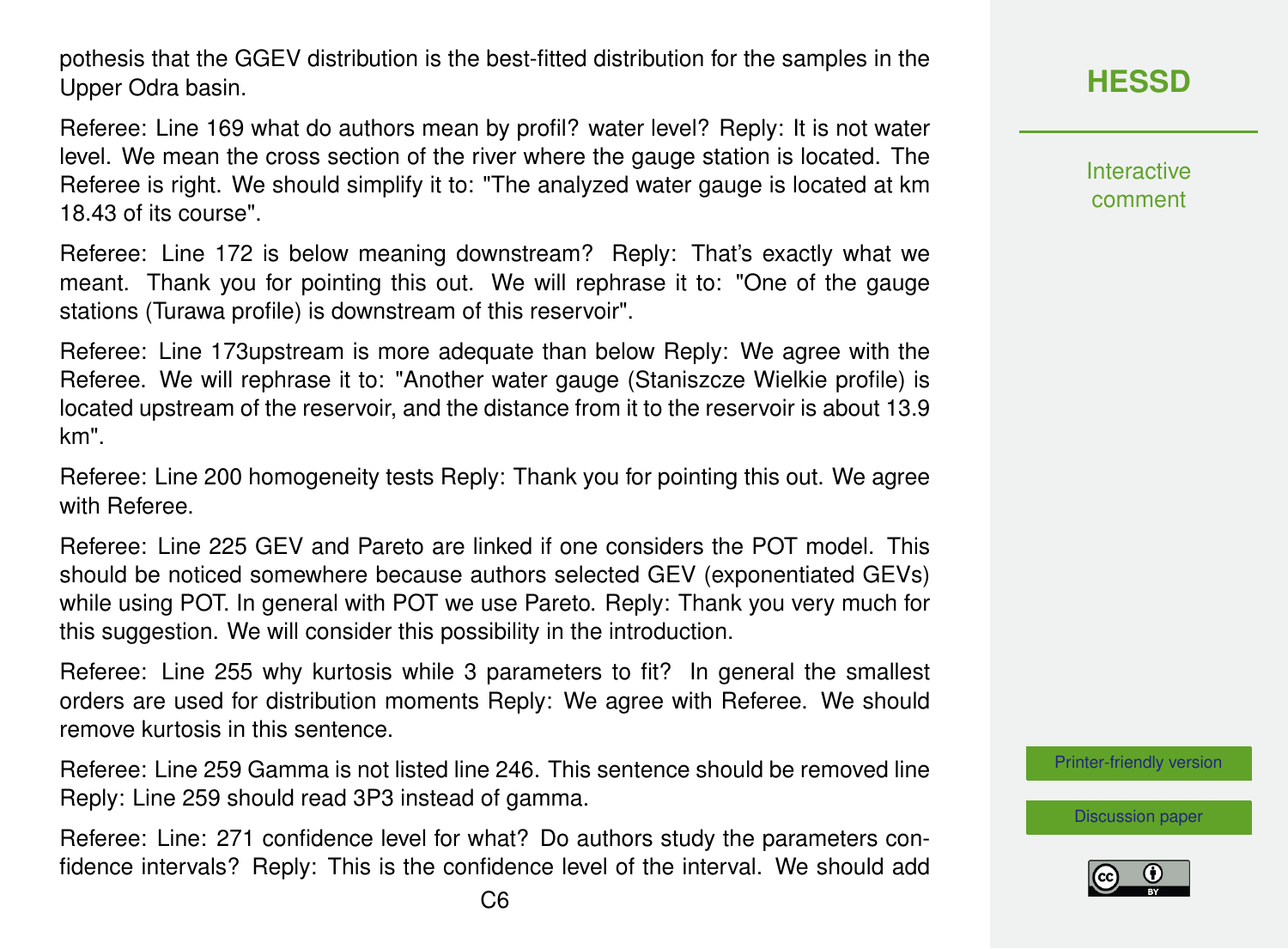it.

Referee: Line 300 "One of the goals of this article was to propose a new GGEV distribution model in the AM and POT method" this is not fully documented. Reply: In our opinion, this is documented. We showed the results of the AM and POT methods as well as the distributions that were used in both methods.

Referee: Line 303 what is the reference of MARE test of adequacy? Reply: The MARE has been approximated in the methodology in lines 309-311. We refer to the methodology presented by Szulczewski and Jakubowski (2018).

Referee: Line 309 it is not clear how MARE is an index. Is it MAREor an index based on MARE? Reply: Using the MARE, we referred to the methods proposed by Szulczewski and Jakubowski (2018). We did this test in order to compare our results with theirs as they refer to the samples from the same basin. Szulczewski and Jakubowski (2008) mention that MARE is an index: "the MARE measure of fit, an index which is very close to the engineering intuition."

Referee: Line 314 A section on model comparison is missed. Because authors compare 3 parameter distributions to 4 parameter, specific criteria should be adopted such as BIC and AIC . Reply: We presented our standpoint on these issues in Reply to comment 2 of the general comments.

Referee: Line 318 are they significantly different from zero? If not, it is not a trend Reply: In our opinion, this was presented in the results.

Referee: Line 330 in POME application, to what extend are finding related to the level of the selected threshold? This could be more discussed. Reply: The SNHT test was performed in line with the methods proposed by Bezak (2014) and Rutkowska (2015). The discussion will be expanded.

Referee: Line 383 to compare fitting results of distributions involving a different number of parameters Ibelieve that AIC or BIC criteria are more appropriate. while this is **[HESSD](https://hess.copernicus.org/preprints/)**

Interactive comment

[Printer-friendly version](https://hess.copernicus.org/preprints/hess-2020-173/hess-2020-173-AC2-print.pdf)

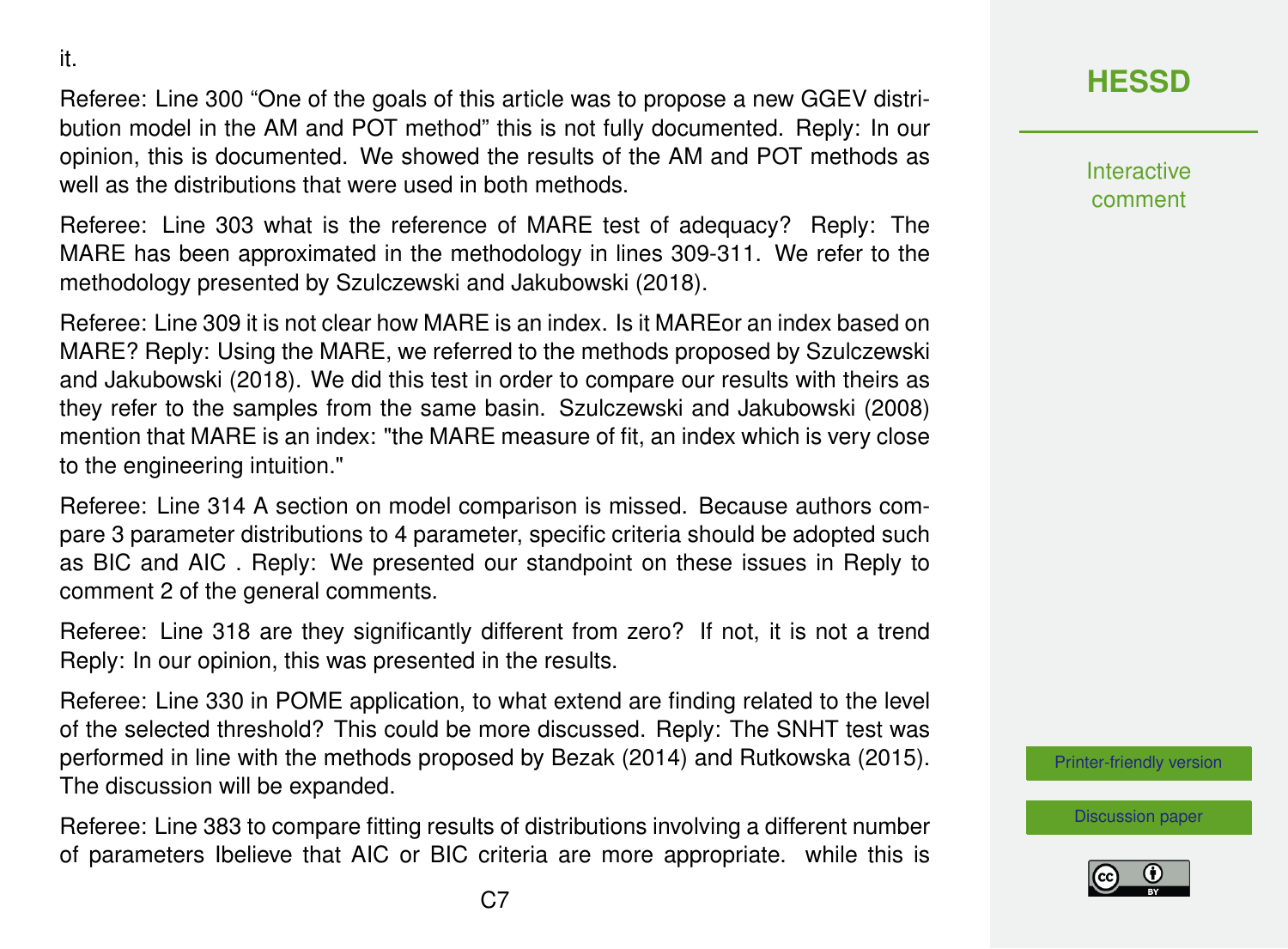currently found in theliterature, I do not believe on can rank distributions based on K-S results. K-S result isjust accepting or rejecting. The value by itself has not a real meaning. One can rankdistributions based of the performance of quantile estimation or parameter estimation(variance of standard error). Reply: The K-S test is recommended by Haktanir (1991), Mamman et al. (2017) and Zhang (2007). Additionally, the K-S test was also used by Beskow et al. (2015). We have been using it for several years among other tests in distribution studies. In addition, it is a test recommended by the Association of Polish Hydrologists. Moreover, Yilmaz and Çelik (2011) reported that: "An attractive feature of this test is that the distribution of the K-S test statistic itself does not depend on the underlying cumulative distribution function being tested. Another advantage is that it is an exact test (the chi-square goodness-of-fit test depends on an adequate sample size for the approximations to be valid)". Our standpoint on the issue of presenting a comparison between models using the AIC and BIC criteria is given in the reply to comment 2 of the general comments.

Referee: Line 410 empirical density (Kernel) should be reportedin Reply: Figures 5-7 show the theoretical distribution curves and, for comparison, the empirical distribution curves (Quantile function). In our opinion, this is sufficient. Below these curves, we have shown the probability density functions for different shape parameter values.

Referee: Figure 6 and figure 7 line 414 what is the reference to say that GEV distribution has a heavy tail? It is the case of Pareto, not for GEV as I know. May authors check according to El Adlouni et al. 2008 works (On the Tails of Extreme Event Distributionsin Hydrology. June 2008 Journal of Hydrology 355(1):16-33)? Reply: We must agree with the Referee. The wording was wrong. In this paper, we compared the tails of the two distributions shown in Figures 5-7. The description applies to figures 5-7. We wanted to show that the tail of the GGEV distribution is heavier than that of the LN3.

Referee: Line 430 "This indicates that the K-S test is stronger than the  $\chi$ 2 430 test." this is not clear. Why is it stronger? Is thre a physical reason for rejection? Reply: Maybe

#### **[HESSD](https://hess.copernicus.org/preprints/)**

**Interactive** comment

[Printer-friendly version](https://hess.copernicus.org/preprints/hess-2020-173/hess-2020-173-AC2-print.pdf)

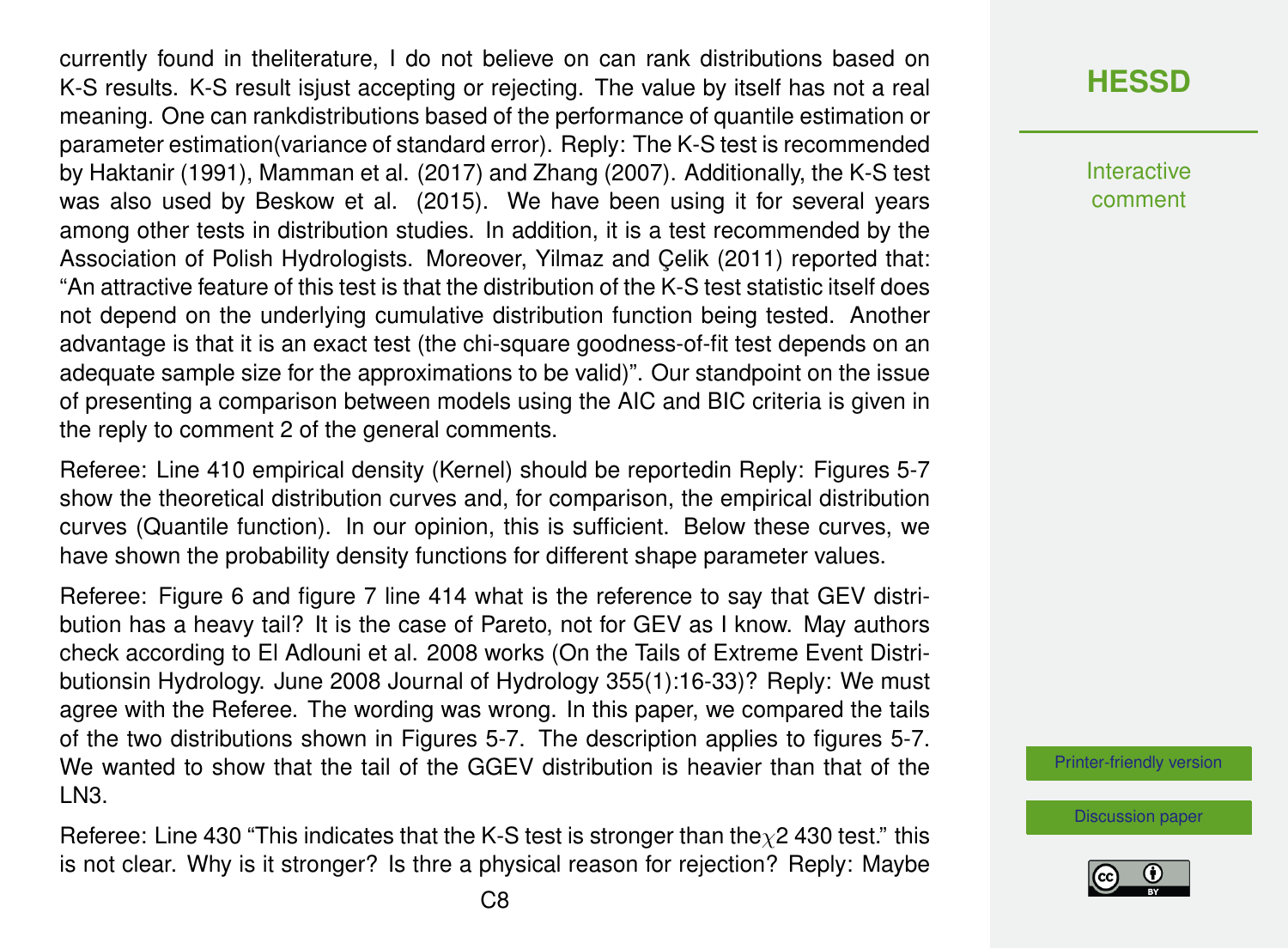the wording used was wrong. Both the literature and our results show that the K-S test is more powerful than  $\chi$ 2. This is also the conclusion that emerges from our results.

Referee: Line 436 point 5 . this is known from the beginning.It cannot be a conclusion Reply: We agree with the Referee. we will delete this conclusion.

Referee: Table 1 "Water gauge location  $\hat{A}$   $\tilde{G}$ z. what does it mean?geographic coordinates should be given source of Table 1 of what? Reply: Figures 1 and 2 complement the table. The table and the figures have a source. If it is necessary to enter the coordinates of water gauge stations, we will provide them. The parameters in Table 1 are used in hydrology. The water gauge location is given as the kilometer of the river course.

References Abida, H. and Ellouze M.: Probability distribution of flood flows in Tunisia. Hydrol. Earth Syst. Sci., 12, 703–714, 2008.

Alila, Y., and Mtiraoui, A.: Implications of heterogeneous flood-frequency distributions on traditional stream-discharge prediction techniques, Hydrol. Process., 16, 1065- 1084, https://doi.org/10.1002/hyp.346, 2002.

Bačová-Mitková, V. and Onderka, M.,: Analysis of extreme hydrological events on the Danube using the peak over threshold method. J. Hydrol. Hydromech., 58, 88–101, https://doi.org/10.2478/v10098-010-0009-x, 2010.

Beskow S., Caldeira, T. C., Mello, C. R., and Faria, L. C.: Guedes HAS Multiparameter probability distributions for heavy rainfall modeling in extreme southern Brazil, J Hydrol: Regional Stud 4,123–133, https://doi.org/10.1016/j.ejrh.2015.06.007, 2015.

Bezak, N., Brilly, M., and Šraj, M.: Comparison between the peaks over threshold method and the annual maximum method for flood frequency analyses, Hydrol. Sci. J., 59, 959-977, https://doi.org/10.1080/02626667.2013.831174, 2014.

Cassalho, F., Beskow, S., de Mello, C.R., de Moura, M. M., Kerstner, L., and Ávila, L. F.: At-Site Flood Frequency Analysis Coupled with Multiparameter Probability Distribu**Interactive** comment

[Printer-friendly version](https://hess.copernicus.org/preprints/hess-2020-173/hess-2020-173-AC2-print.pdf)

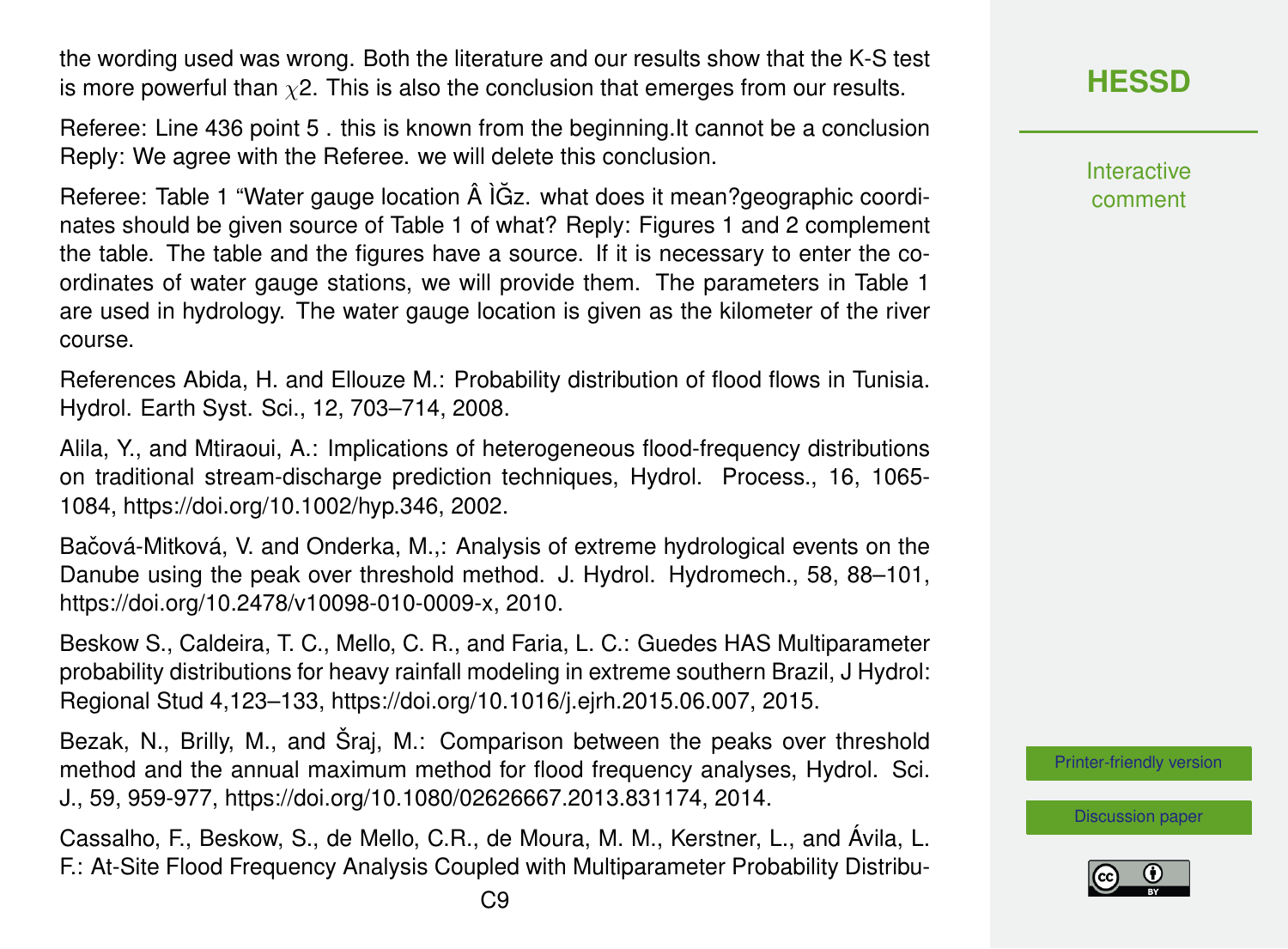tions, Water Resour. Manage., 32, 285-300, https://doi.org/10.1007/s11269-017-1810- 7, 2018.

Escalante-Sandoval, C.: Application of bivariate extreme value distribution to flood frequency analysis: a case study of Northwestern Mexico, Nat. Hazards, 42, 37–46, https://doi.org/10.1007/s11069-006-9044-7, 2007.

Gharib, A., Davies, E., Goss, G., and Faramarzi, M: Assessment of the combined effects of threshold selection and parameter estimation of generalized pareto distribution with applications to flood frequency analysis, Water, 9, 1-17, https://doi.org/10.3390/w9090692 , 2017.

Gruss, Ł., Wiatkowski, M., Buta, B., Tomczyk, P.: Verification of the Methods for Calculating the Probable Maximum Flow in the Widawa River in the Aspect of Water Management in the Michalice Reservoir, Annual Set The Environment Protection, 21, 566-585, 2019.

Gvoždíková, B., and Müller, M.: Evaluation of extensive floods in western/central Europe. Hydrol. Earth Syst. Sci., 21, 3715–3725, https://doi.org/10.5194/hess-21-3715- 2017, 2017.

Haktanir, T.: Statistical Modelling of Annual Maximum Flows in Turkish Rivers, Hydrol. Sci. J., 36, 367–389, https://doi.org/10.1080/02626669109492520, 1991.

Holicky, M., and Sykora, M.: Assessment of Flooding Risk to Cultural Heritage in Historic Sites. Journal Of Performance Of Constructed Facilities, 24,432-438; https://doi.org/10.1061/(ASCE)CF.1943-5509.0000053, 2010.

Hosking, J. R. M., Wallis, J. R., and Wood, E. F.: Estimation of the generalized extreme value distribution by the method of probability weighted moments, Technometrics, 27, 251-261, 1985.

Kidson, R., and Richards, K.S.: Flood frequency analysis: assumptions and alternatives, Prog. Phys. Geogr., 29,392–410, https://doi.org/10.1191/0309133305pp454ra, Interactive comment

[Printer-friendly version](https://hess.copernicus.org/preprints/hess-2020-173/hess-2020-173-AC2-print.pdf)

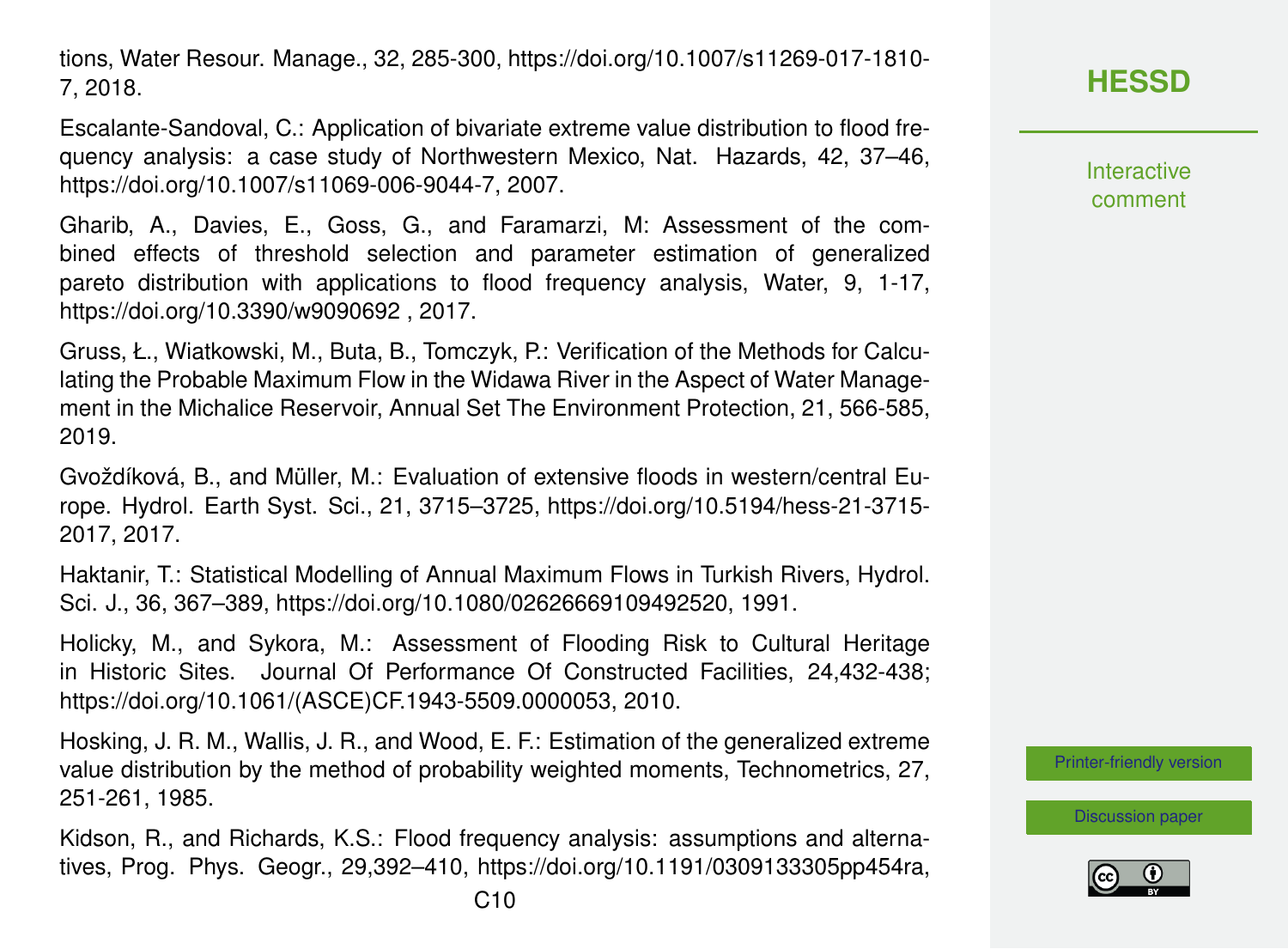2005.

Kundzewicz, Z. W., Szamalek, K., and Kowalczak P.: The Great Flood of 1997 in Poland, Hydrol. Sci. J., 44, 855-870, https://doi.org/10.1080/02626669909492285, 1999.

Kundzewicz, Z. W., Graczyk, D., Maurer, T., Pinskwar, I., Radziejewski, M., Svensson, ´ C., and Szwed, M.: Trend detection in river flow series: 1. Annual maximum flow. Hydrol. Sci. J., 50, 797-810, https://doi.org/10.1623/hysj.2005.50.5.797, 2005.

Lang, M., Ouarda, T., and Bobee, B.: Towards operational guidelines for overâĂŘthreshold modeling, J. Hydrol., 225, 103– 117, https://doi.org/10.1016/S0022-1694(99)00167-5, 1999.

Langbein, W.B.: Annual floods and the partial-duration flood series, Eos, 30, 879–881, https://doi.org/10.1029/TR030i006p00879, 1949.

Madsen, H., Rasmussen, P. F., and Rosbjerg D.: Comparison of annual maximum series and partial duration series methods for modeling extreme hydrologic events 1. Atsite modelling, Water Resour. Res., 33, 747-757, https://doi.org/10.1029/96WR03848, 1997.

Mamman, M. J., Martins, O. Y., Ibrahim, J., and Shaba, M. I.: Evaluation of Best-Fit Probability Distribution Models for the Prediction of Inflows of Kainji Reservoir, Niger State, Nigeria, Air, Soil and Water Research, 10, 1–7, https://doi.org/10.1177/1178622117691034, 2017.

Otiniano C. E. G, Paiva B. S. D., Martins Netob D. S. B. The transmuted GEV distribution: properties and application. CSAM 2019;26: 239-259. https://doi.org/10.29220/CSAM.2019.26.3.239.

Rahman, A., Zaman, M. A., Haddad, K., Adlouni, S. E., and Zhang, C.: Applicability of Wakeby distribution in flood frequency analysis: a case study for eastern Australia, Hydrol. Process. 29, 602–614, https://doi.org/10.1002/hyp.10182, 2015.

**Interactive** comment

[Printer-friendly version](https://hess.copernicus.org/preprints/hess-2020-173/hess-2020-173-AC2-print.pdf)